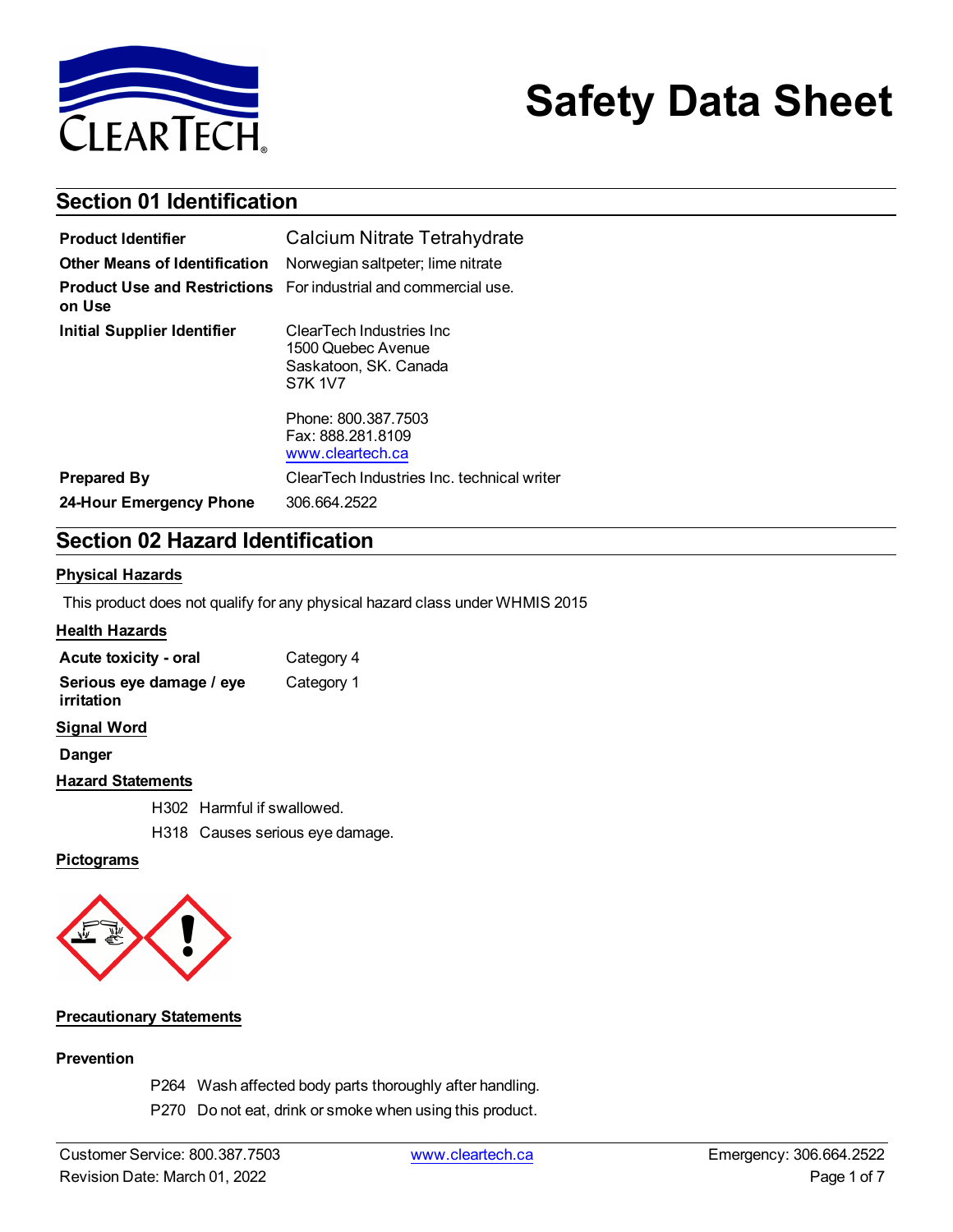P280 Wear eye protection, face protection

#### **Response**

P301 P312 P330 IF SWALLOWED: Rinse mouth. Call a POISON CENTER or doctor if you feel unwell.

P305 P351 P338 IF IN EYES: Rinse cautiously with water for several minutes. Remove contact lenses, if present P310 and easy to do. Continue rinsing. Immediately call a POISON CENTER or doctor.

#### **Disposal**

P501 Dispose of contents / container in accordance with all federal, provincial and / or local regulations including the Canadian Environmental Protection Act.

#### **Hazards Not Otherwise Classified**

Not available

#### **Supplemental Information**

Not available

# **Section 03 Composition / Information on Ingredients**

#### **Hazardous Ingredients:**

| <b>Chemical name</b>                    | Common name(s)                  | <b>CAS number</b> | Concentration (w/w%) |
|-----------------------------------------|---------------------------------|-------------------|----------------------|
| Nitric acid, calcium salt, tetrahydrate | Calcium nitrate<br>tetrahydrate | 13477-34-4        | ≥99%                 |
| Nitric acid, calcium salt               | Calcium nitrate                 | 10124-37-5        | ≥69%                 |

# **Section 04 First-Aid Measures**

#### **Description of necessary first-aid measures**

**Inhalation** Get medical advice / attention if you feel unwell or are concerned.

**Ingestion** Call a POISON CENTER or doctor if you feel unwell. Rinse mouth.

**Skin contact** Rinse skin with lukewarm, gently flowing water / shower for 5 minutes or until product is removed. If skin irritation occurs or if you feel unwell: Get medical advice / attention.

**Eye contact** Remove source of exposure or move person to fresh air. Rinse eyes cautiously with lukewarm, gently flowing water for several minutes, while holding the eyelids open. Remove contact lenses, if present and easy to do. Continue rinsing for 30 minutes. Take care not to rinse contaminated water into the unaffected eye or onto the face. Immediately call a POISON CENTER or doctor.

#### **Most important symptoms and effects, both acute and delayed**

| <b>Inhalation</b>   | May cause respiratory irritation.                                                            |
|---------------------|----------------------------------------------------------------------------------------------|
| Ingestion           | Harmful if swallowed.                                                                        |
| <b>Skin contact</b> | Not available                                                                                |
| Eye contact         | Causes serious eye damage.                                                                   |
|                     | <b>Further information</b> For further information see Section 11 Toxicological Information. |
|                     |                                                                                              |

# **Section 05 Fire Fighting Measures**

**Suitable extinguishing media** Extinguish fire using extinguishing agents suitable for the surrounding fire. **Unsuitable extinguishing media** Water jets are not recommended in fires involving chemicals.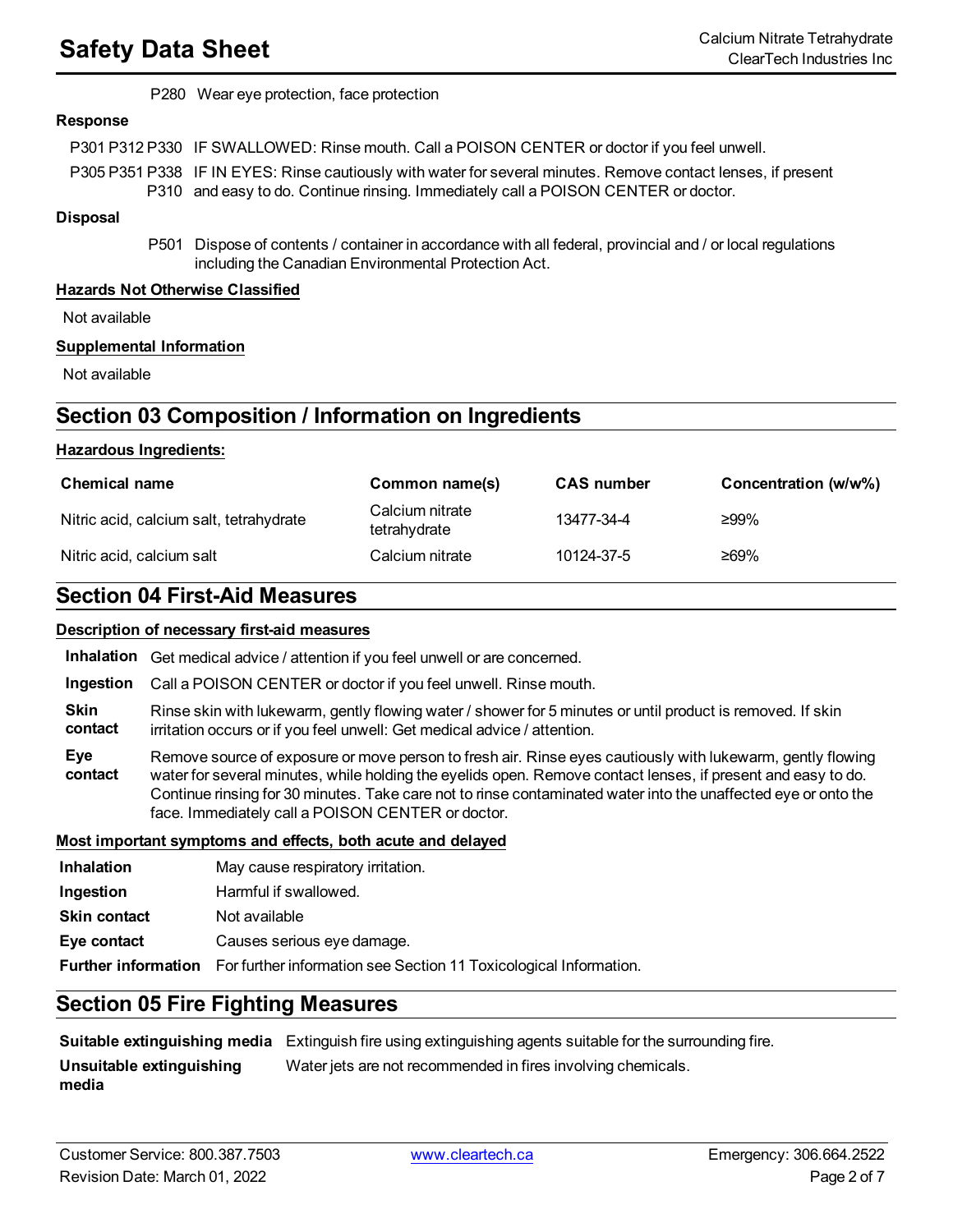**Specific hazards arising from** In the event of a fire oxides of nitrogen may be released. **the chemical**

**Special protective equipment** Wear NIOSH-approved self-contained breathing apparatus and chemical-protective **for fire-fighters** clothing.

# **Section 06 Accidental Release Measures**

| <b>Personal Precautions /</b><br><b>Protective Equipment /</b><br><b>Emergency Procedures</b> | Wear appropriate personal protective equipment (See Section 08 Exposure Controls and<br>Personal Protection). Stay upwind, ventilate area.                                 |
|-----------------------------------------------------------------------------------------------|----------------------------------------------------------------------------------------------------------------------------------------------------------------------------|
| <b>Environmental Precautions</b>                                                              | Prevent material from entering waterways, sewers or confined spaces. Notify local health<br>and wildlife officials. Notify operators of nearby water intakes.              |
| <b>Methods and Materials for</b><br><b>Containment and Cleaning</b><br>Up                     | Dry sweeping is not recommended. Pre-damping the material or use of a vacuum is<br>preferred. Shovel into clean, dry, labeled containers and cover. Flush area with water. |

# **Section 07 Handling and Storage**

|                                    | Precautions for Safe Handling Use proper equipment for lifting and transporting all containers. Use sensible industrial<br>hygiene and housekeeping practices. Wash thoroughly after handling. Avoid all situations<br>that could lead to harmful exposure.                                            |
|------------------------------------|--------------------------------------------------------------------------------------------------------------------------------------------------------------------------------------------------------------------------------------------------------------------------------------------------------|
|                                    | Inspect containers for damage or leaks before handling. If the original label is damaged or<br>missing replace with a workplace label. Have suitable emergency equipment for fires, spills<br>and leaks readily available.                                                                             |
|                                    | Never return contaminated material to its original container.                                                                                                                                                                                                                                          |
| <b>Conditions for Safe Storage</b> | Store in a cool, dry, well-ventilated area, away from heat sources and incompatible<br>materials. Always store in original labeled container. Keep containers tightly closed when<br>not in use and when empty. Empty containers may contain hazardous residues. Protect<br>label and keep it visible. |
| Incompatibilities                  | Bases, such as potassium hydroxide, sodium hydroxide, calcium hydroxide (slaked lime),<br>ammonia, carbonates.                                                                                                                                                                                         |
|                                    | Reducing agents, such as hydrogen, sodium borohydride, sulphur dioxide, thiosulphates,<br>hydrazine, phosphites, carbon, and oxalic, formic and ascorbic acid.                                                                                                                                         |
|                                    | Organic material, such as wood, paper, gasoline, diesel, solvents and some glycol based<br>heat transfer fluids                                                                                                                                                                                        |

# **Section 08 Exposure Controls and Personal Protection**

## **Exposure limits**

There are no known exposure limits for this product.

## **Engineering controls**

| <b>Ventilation Requirements</b> | Mechanical ventilation (dilution or local exhaust), process or personnel enclosure and<br>control of process conditions should be provided in accordance with all fire codes and<br>regulatory requirements. Supply sufficient replacement air to make up for air removed by<br>exhaust systems. |
|---------------------------------|--------------------------------------------------------------------------------------------------------------------------------------------------------------------------------------------------------------------------------------------------------------------------------------------------|
| <b>Other</b>                    | A soak hose and eyewash station or emergency shower and eyewash station should be<br>available, tested, and be in close proximity to the product being handled in accordance with<br>provincial regulations.                                                                                     |
| _____                           |                                                                                                                                                                                                                                                                                                  |

## **Protective equipment**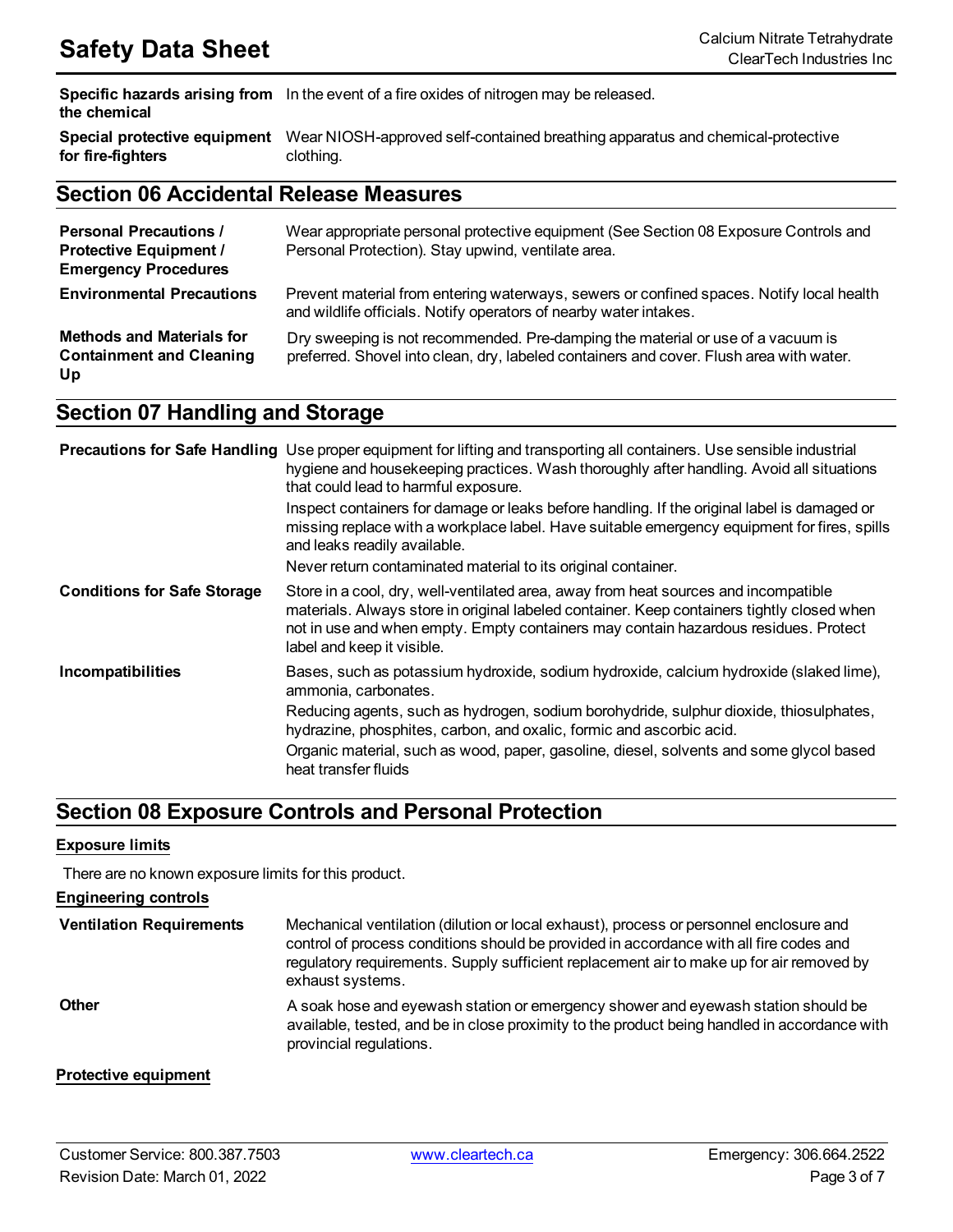The following are recommendations only. It is the responsibility of the employer / user to conduct a hazard assessment of the process in which this product being used and determine the proper engineering controls and PPE for their process. Additional regulatory and safety information should be sought from local authorities and, if needed, a professional industrial hygienist.

| Eye and face protection       | Where there is potential eye or face exposure, tightly fitting safety goggles and a face shield<br>or a full face respirator or similar protective equipment which protects the wearer's face and<br>eyes are recommended. Contact lenses are not recommended; they may contribute to<br>severe eye injury. |  |  |
|-------------------------------|-------------------------------------------------------------------------------------------------------------------------------------------------------------------------------------------------------------------------------------------------------------------------------------------------------------|--|--|
| Hand and body protection      | Where handling this product it is recommended that skin contact is avoided.                                                                                                                                                                                                                                 |  |  |
| <b>Respiratory protection</b> | In case of insufficient ventilation wear suitable respiratory equipment.                                                                                                                                                                                                                                    |  |  |
| <b>Thermal hazards</b>        | Not available                                                                                                                                                                                                                                                                                               |  |  |

# **Section 09 Physical and Chemical Properties**

## **Appearance**

| <b>Physical state</b>                      | Solid granules                                                |
|--------------------------------------------|---------------------------------------------------------------|
| Colour                                     | White                                                         |
| Odour                                      | Not available                                                 |
| <b>Odour threshold</b>                     | Not available                                                 |
| <b>Property</b>                            |                                                               |
| рH                                         | Not available                                                 |
| Melting point / freezing point             | 42.7 $\degree$ C                                              |
| Initial boiling point and<br>boiling range | Decomposes                                                    |
| <b>Flash point</b>                         | Not applicable                                                |
| <b>Evaporation rate</b>                    | Not available                                                 |
| <b>Flammability</b>                        |                                                               |
| <b>Upper flammable limit</b>               | Not available                                                 |
| Lower flammable limit                      | Not available                                                 |
| Vapour pressure                            | Not available                                                 |
| <b>Vapour density</b>                      | Not available                                                 |
| <b>Relative density</b>                    | 1.896 g/cm <sup>3</sup>                                       |
| <b>Solubility</b>                          | 1,050 g/L @ 20 °C                                             |
| Partition coefficient: n-<br>octanol/water | Not available                                                 |
| <b>Auto-ignition temperature</b>           | Not available                                                 |
| <b>Decomposition temperature</b>           | 132 °C                                                        |
| <b>Viscosity</b>                           | Not applicable                                                |
| <b>Specific gravity</b>                    | Not applicable                                                |
| <b>Particle characteristics</b>            | Particle size: Not available<br>Particle shape: Not available |
| <b>Formula</b>                             | $Ca(NO3)210H2O$                                               |
| Molecular weight                           | 236.15 g/mol                                                  |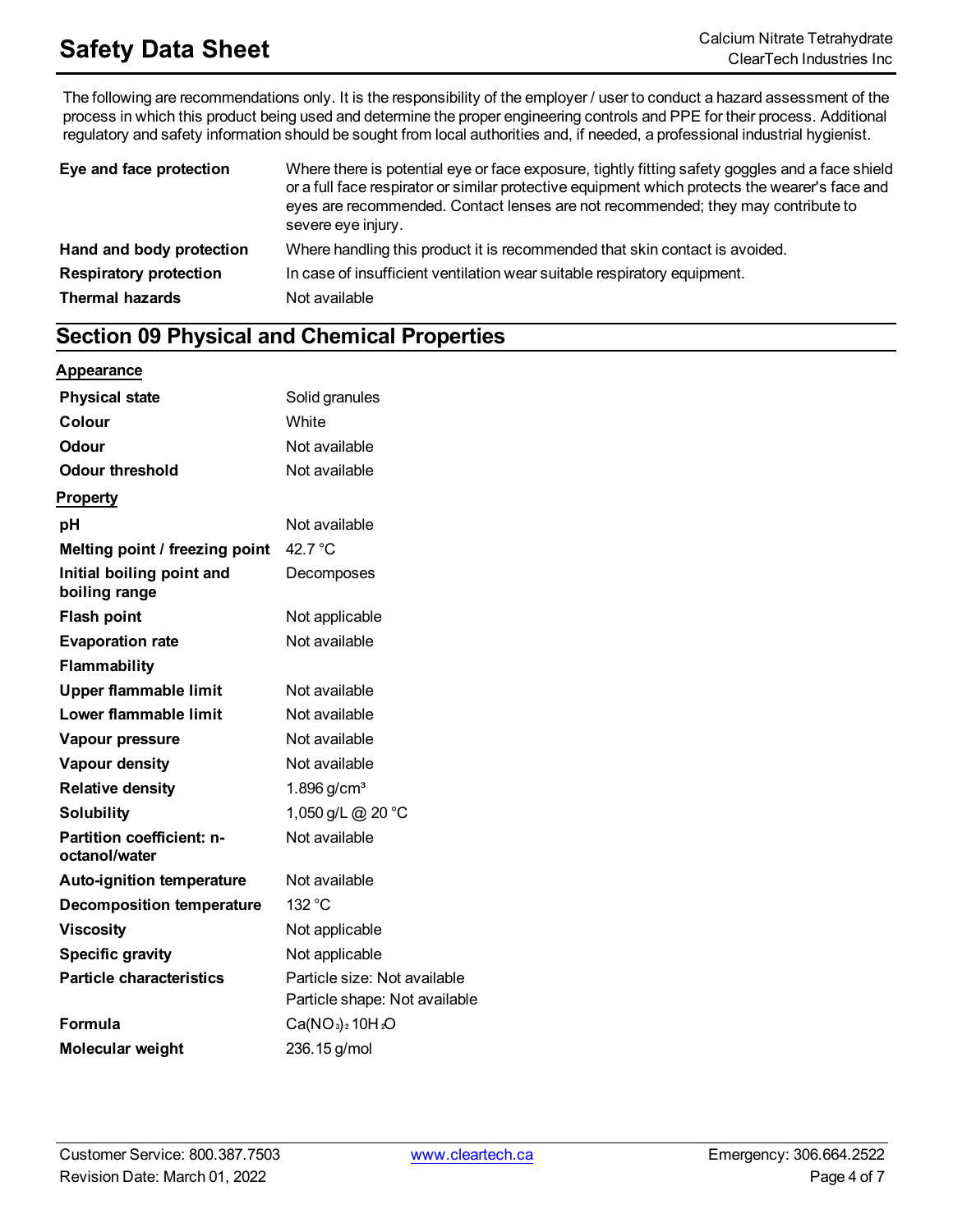# **Section 10 Stability and Reactivity**

| <b>Reactivity</b>                          | This product is an oxidizer and will react with reducing agents and organic compounds such<br>as paper or wood                                                 |
|--------------------------------------------|----------------------------------------------------------------------------------------------------------------------------------------------------------------|
| <b>Stability</b>                           | This product is stable if stored according to the recommendations in Section 07.                                                                               |
| Possibility of hazardous<br>reactions      | Hazardous polymerization is not known to occur.                                                                                                                |
| <b>Conditions to avoid</b>                 | Avoid contact with incompatible materials.                                                                                                                     |
| Incompatible materials                     | Bases, such as potassium hydroxide, sodium hydroxide, calcium hydroxide (slaked lime),<br>ammonia, carbonates.                                                 |
|                                            | Reducing agents, such as hydrogen, sodium borohydride, sulphur dioxide, thiosulphates,<br>hydrazine, phosphites, carbon, and oxalic, formic and ascorbic acid. |
|                                            | Organic material, such as wood, paper, gasoline, diesel, solvents and some glycol based<br>heat transfer fluids                                                |
| <b>Hazardous decomposition</b><br>products | Thermal decomposition may produce oxides of nitrogen.                                                                                                          |

# **Section 11 Toxicological Information**

# **Acute Toxicity (LD50 / LC50 values)**

| Component                          |                                                                                                            | Route                             | <b>Species</b> | Value              | <b>Exposure time</b> |
|------------------------------------|------------------------------------------------------------------------------------------------------------|-----------------------------------|----------------|--------------------|----------------------|
| Calcium nitrate                    |                                                                                                            | Oral                              | Rat            | 300-2,000 mg/kg bw |                      |
| <b>Toxic Health Effect Summary</b> |                                                                                                            |                                   |                |                    |                      |
| Chemical<br>characteristics        | No known effects                                                                                           |                                   |                |                    |                      |
| <b>Skin</b>                        | Not available                                                                                              |                                   |                |                    |                      |
| Ingestion                          | Harmful if swallowed.                                                                                      |                                   |                |                    |                      |
| <b>Inhalation</b>                  |                                                                                                            | May cause respiratory irritation. |                |                    |                      |
| Eye contact                        | Causes serious eye damage.                                                                                 |                                   |                |                    |                      |
| <b>Sensitization</b>               | This product and its components at their listed concentration have no known sensitizing effects.           |                                   |                |                    |                      |
| <b>Mutagenicity</b>                | This product and its components at their listed concentration have no known mutagenic effects.             |                                   |                |                    |                      |
| Carcinogenicity                    | This product and its components at their listed concentration have no known carcinogenic effects.          |                                   |                |                    |                      |
| Reproductive<br>toxicity           | This product and its components at their listed concentration have no known reproductive effects.          |                                   |                |                    |                      |
| Specific organ<br>toxicity         | This product and its components at their listed concentration have no known effects on specific<br>organs. |                                   |                |                    |                      |
| <b>Aspiration hazard</b>           | Not available                                                                                              |                                   |                |                    |                      |
| <b>Synergistic</b><br>materials    | Not available                                                                                              |                                   |                |                    |                      |

# **Section 12 Ecological Information**

# **Ecotoxicity**

| Component       | Туре | <b>Species</b> | Value               | <b>Exposure Time</b> |
|-----------------|------|----------------|---------------------|----------------------|
| calcium nitrate | LC50 | Fish           | $>100 \text{ mg/L}$ | 96 hours             |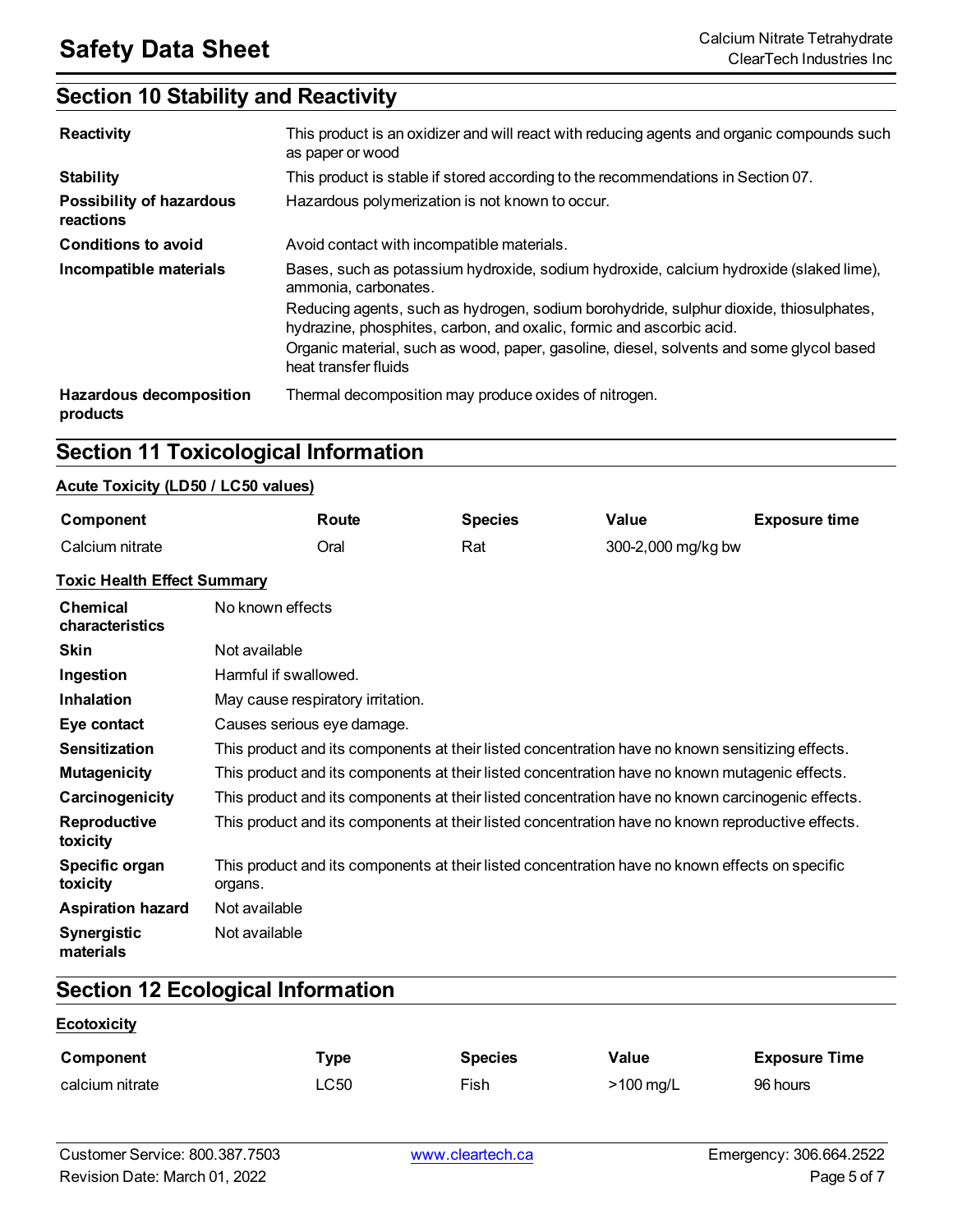| Component              | Type                                                                                                   | <b>Species</b>           | Value       | <b>Exposure Time</b> |
|------------------------|--------------------------------------------------------------------------------------------------------|--------------------------|-------------|----------------------|
|                        | <b>EC50</b>                                                                                            | Aquatic<br>invertabrates | $>100$ mg/L | 48 hours             |
|                        | EC <sub>50</sub>                                                                                       | Algea                    | $>100$ mg/L | 72 hours             |
| Biodegradability       | The domestic substance list categorizes calcium nitrate as persistent.                                 |                          |             |                      |
| <b>Bioaccumulation</b> | The domestic substance list categorizes calcium nitrate as non-bioaccumulative.                        |                          |             |                      |
| <b>Mobility</b>        | This product is water soluble, is not predicted to adsorb to soil and may contaminate ground<br>water. |                          |             |                      |
| Other adverse effects  | Not available                                                                                          |                          |             |                      |

# **Section 13 Disposal Considerations**

| Waste From Residues /         | Dispose in accordance with all federal, provincial, and local regulations including the                                                                                     |
|-------------------------------|-----------------------------------------------------------------------------------------------------------------------------------------------------------------------------|
| <b>Unused Products</b>        | Canadian Environmental Protection Act.                                                                                                                                      |
| <b>Contaminated Packaging</b> | Do not remove label, follow label warnings even after the container is empty. Empty<br>containers should be recycled or disposed of at an approved waste handling facility. |

# **Section 14 Transport Information**

| UN number                                  | (UN1454), does not apply see special provision 31 of transport of dangerous goods<br>regulations.                                                                                                                                                                                                                        |
|--------------------------------------------|--------------------------------------------------------------------------------------------------------------------------------------------------------------------------------------------------------------------------------------------------------------------------------------------------------------------------|
| UN proper shipping name<br>and description | Not available                                                                                                                                                                                                                                                                                                            |
| Transport hazard class(es)                 | Not available                                                                                                                                                                                                                                                                                                            |
| Packing group                              | Not available                                                                                                                                                                                                                                                                                                            |
| <b>Excepted quantities</b>                 | Not available                                                                                                                                                                                                                                                                                                            |
| <b>Environmental hazards</b>               | Not listed as a marine pollutant under Canadian TDG Regulations, schedule III.                                                                                                                                                                                                                                           |
| Special precautions                        | 31 These Regulations, except for Part 1 (Coming into Force, Repeal, Interpretation,<br>General Provisions and Special Cases) and Part 2 (Classification), do not apply to<br>dangerous goods transported under this shipping name if the dangerous goods contain 10%<br>or less ammonium nitrate and at least 12% water. |
| <b>Transport in bulk</b>                   | ERAP index: not available                                                                                                                                                                                                                                                                                                |
| <b>Additional information</b>              | MARPOL 73/78 and IBC Code:<br>This product is not listed in Chapter 17 of the IBC Code.<br>Secure containers (full or empty) during shipment and ensure all caps, valves, or closures                                                                                                                                    |
|                                            | are secured in the closed position.                                                                                                                                                                                                                                                                                      |

**TDG PRODUCT CLASSIFICATION: This product has been classified on the preparation date specified at section 16** of this SDS, for transportation in accordance with the requirements of part 2 of the Transportation of Dangerous Goods Regulations. If applicable, testing and published test data regarding the classification of this product are **listed in the references at section 16 of this SDS.**

# **Section 15 Regulatory Information.**

**NOTE: THE PRODUCT LISTED ON THIS SAFETY DATA SHEET HAS BEEN CLASSIFIED IN ACCORDANCE WITH THE HAZARD CRITERIA OF THE CANADIAN HAZARDOUS PRODUCTS REGULATIONS. THIS SAFETY DATA SHEET CONTAINS ALL INFORMATION REQUIRED BY THOSE REGULATIONS.**

All components of this product appear on the domestic substance list.